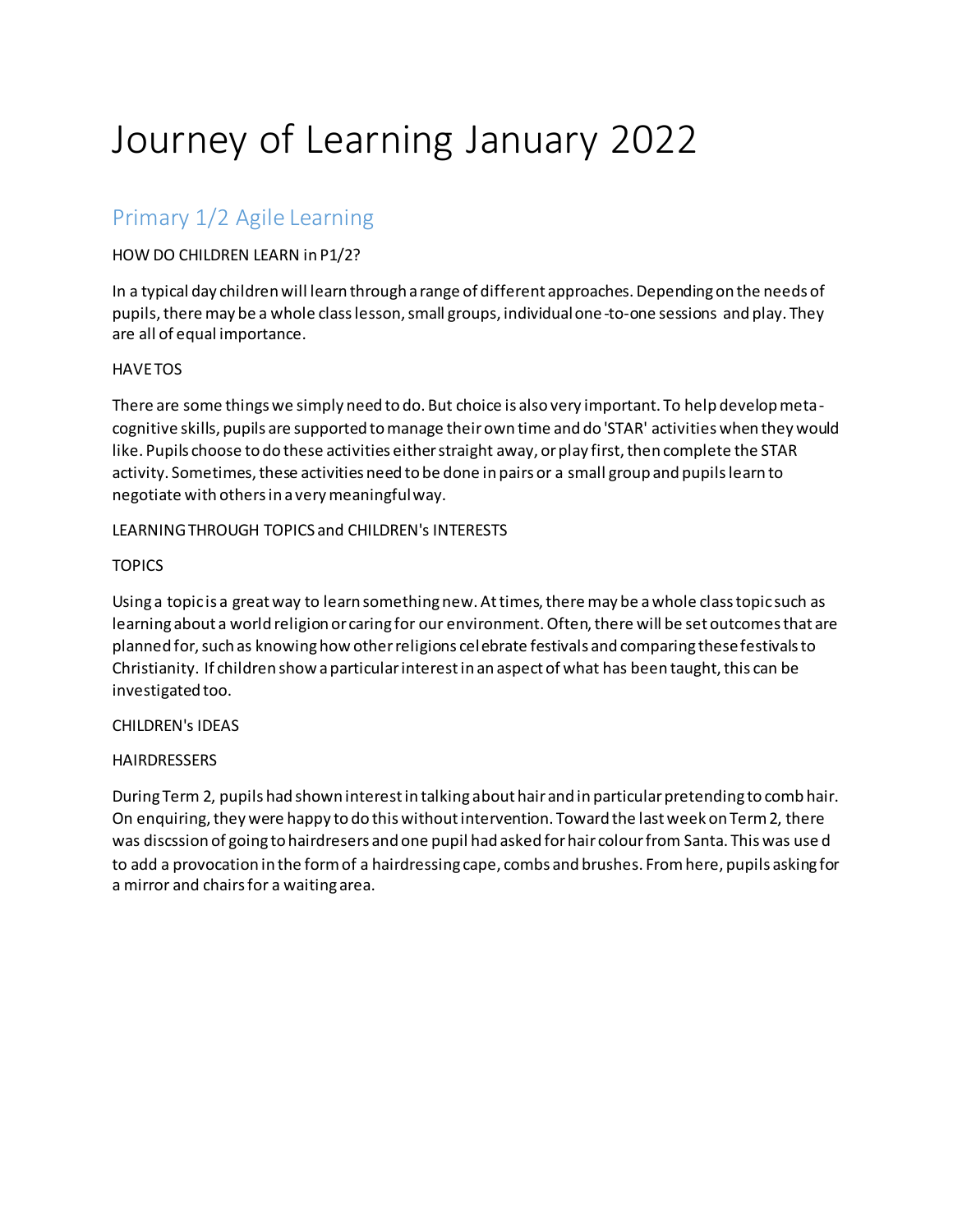

By using this agile approach, personalisation and choice, relevance, challenge and enjoyment are embedded within the class, providing a rich and meaningful learning experience. Parents often report their children say they are 'just playing' all day. Play allows children to process issues, practise skill, make friendships, learn about friendships and different roles at their level. Often parents ask, if time is given to play, will this hold back learning or will there be less time for 'real' learning? In fact the very opposite is true. Through developing pupil interests, children see the relevance of what they learn and are much more motivated to learn. For example, pupil have chosen to write different signs for the Hairdressers, using what they have been taught.

#### PREVIOUS APPROACH TO LEARNING VERSUS AGILE APPROACH

Learning in the past has heavily focused on the transmission of knowledge. For example, being able to recite the order of kings and queens. Today, learning needs to equip pupils with SKILLS. These skills will help children to adjust to and cope with our ever changing and fast paced world. Children may never need to know the order of kings and queens. Google can give us that information at the touch of a button or two. Pupils may be better to explore who kings listened to, where did they get their advice, what was the outcome of this and from here, apply the lessons to better understand the complex political issues of today and perhaps help solve some of these issues in the future.

Having a better understanding of how children learn and using this agile approach can help motivate learners and focus on skills development. Through play and tasks that support agile learning, there is less focus on getting the 'right' answer and more on open ended learning, that fosters thinking skills and creative approaches that again, will help equip children with the attitudes and skills needed for life long learning.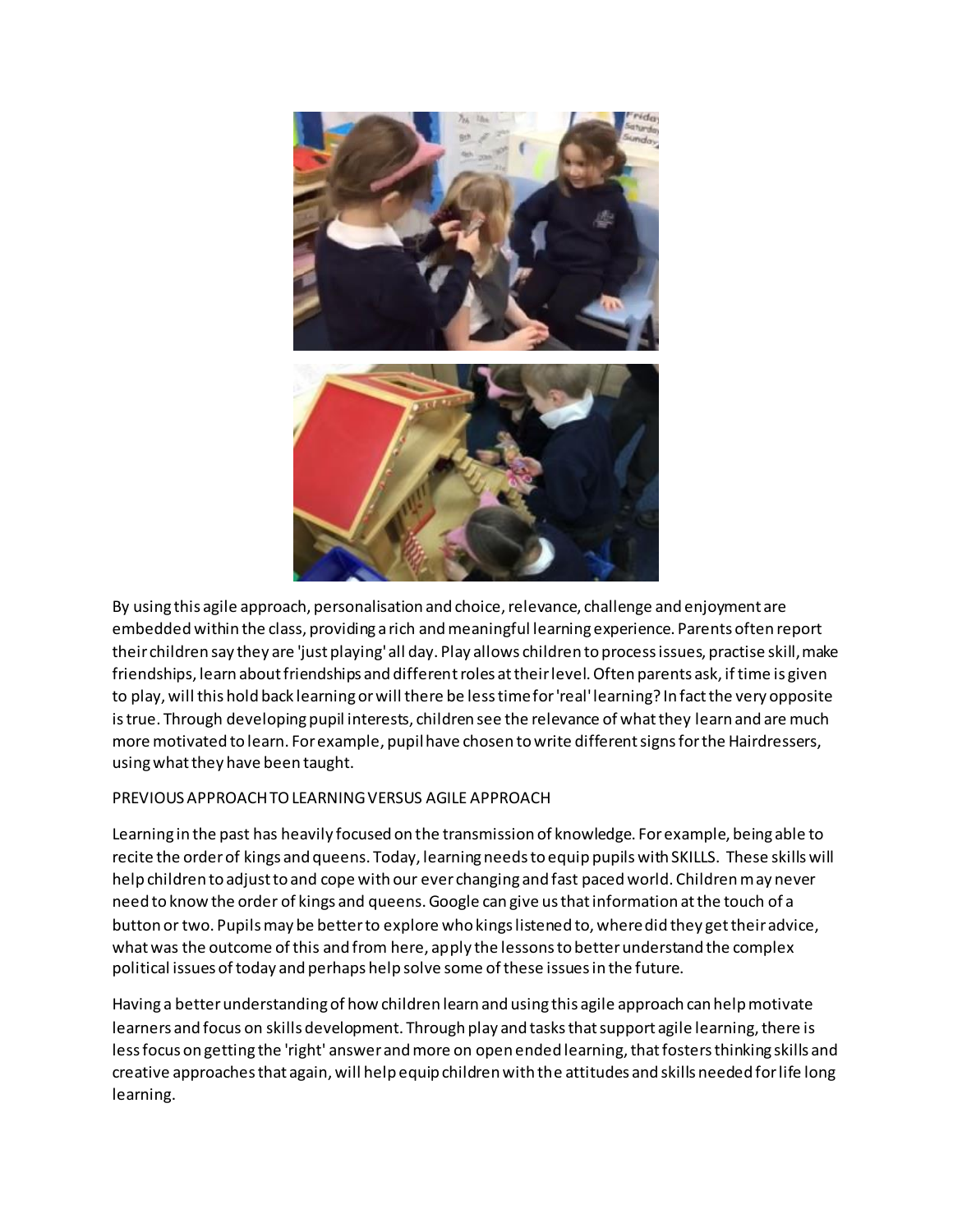### Seesaw

#### SEESAW AND GLOW/TEAMS

Throughout West Lothian Council, pupils in the earlier stages of primary school are to use Seesaw and older pupils are to use Microsoft Teams through Glow. Seesaw is much easier for younger pupils to access independently. Glow access requires usernames and passwords and the ability to navigate more complex web pages. At Torphichen Primary School, P1 and 2 use Seesaw as a learning tool and other stages use Glow/Teams.

In class at Torphichen Primary School, Seesaw is used to share learning with parents and to complete activities issued as fortnightly, Home Learning. There will be stars on essential tasks such as reading, writing, spelling, number and health and wellbeing tasks. Other activities are optional. Please add posts of pupil work here. Due to Covid, only essentials are used between school and home.

#### WHAT ARE THE ADVANTAGES OF USING SEESAW?

#### Developing Independence

During Term 2, P1/2 pupils learned how to use Seesaw and some of the features. Pupils can independently use QR codes to access Seesaw and know how to use the Sign Out function. Pupils very quickly learned how to add photographs, use the tools on the drawing page, and use the record function as well as find and complete activities added to their account.

#### Feedback

Teachers can give feedback in different ways; leaving a short recording or a written message on completed work, requesting pupils look at a piece of work to improve an aspect of it, a 'Like' emoji or a summary of what pupils have done well. In class, feedback is given and often is acted on straight away or becomes the next step in pupil learning. Parents can support learning by helping children to act on the feedback.

#### Voice Recordings and Video Lessons

When adding activities, there will often be instructions given using recordings. Again, this can be used to make learners more independent. Rather than waiting for a parent to read the instructions to the pupil, pupils can listen for themselves. Lessons can be tailored to groups of children and seeing the te acher or hearing their voice is something children usually like!

#### Parents

Seesaw is used as a forum for developing and sharing learning. Children love to have parents involved and can help by adding a 'LIKE' or leaving a positive comment. ALL OTHER ISSUES SHOULD BE RAISED IN